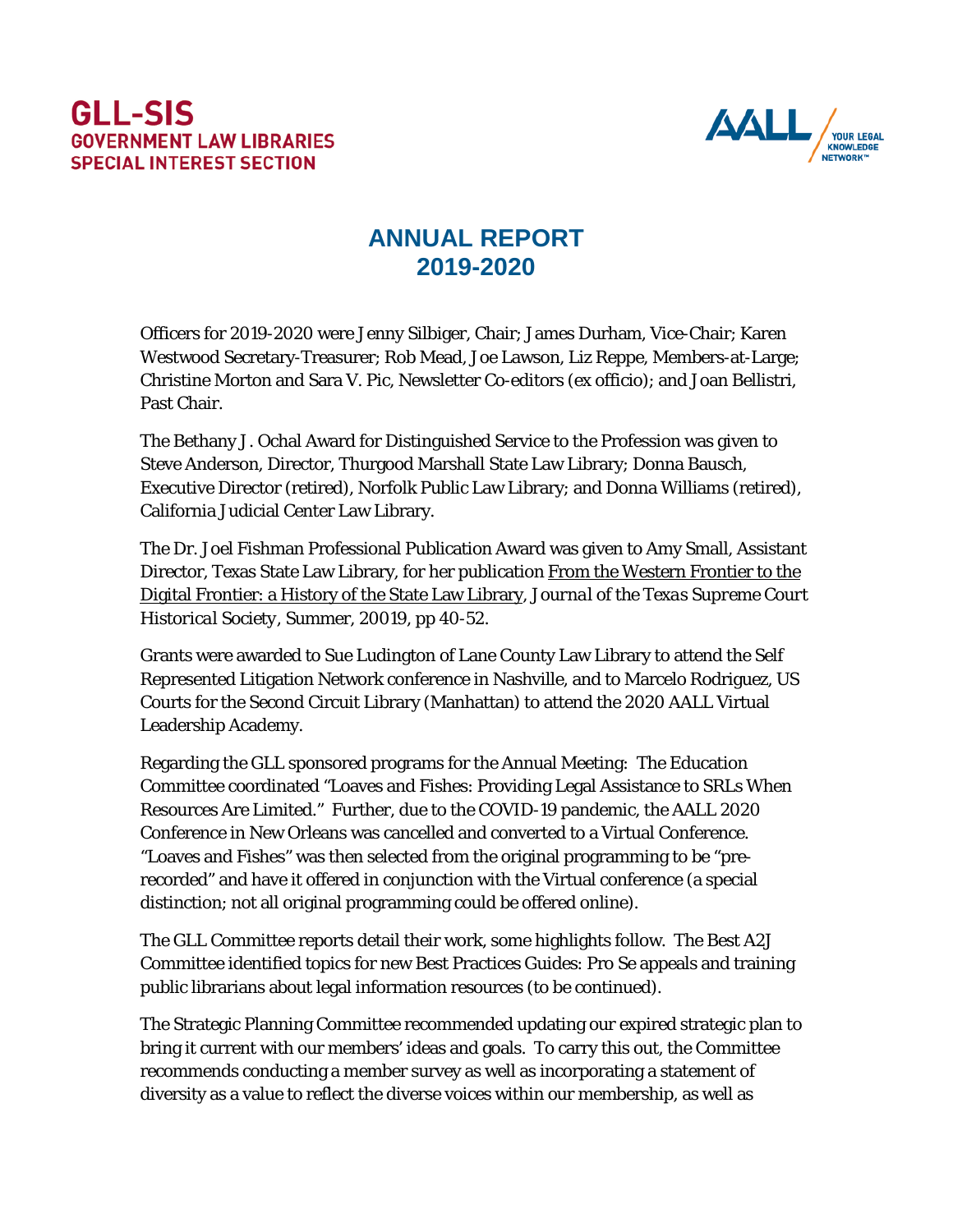represent the communities that GLL libraries serve to help dismantle systemic bias and racism within the legal system. The Newsletter continued being published three times a year.

Further, the GLL 2019-2020 year was significantly impacted by the COVID-19 pandemic that deeply affected our global populations (10,399,000+ infections worldwide and 508,000+ deaths to date, with 127,000+ deaths in the United States as of 6/30/2020). As GLL member libraries are in various states of closure and/or providing services physically and/or remotely to colleagues and staff and/or to the public, we are all challenged to deliver services in ways that ensure the safety, health and wellbeing of both staff and patrons. Weekly videoconferencing meetings via Zoom were hosted by GLL member, Caroline Nevin, where GLL library colleagues across the country and in Canada shared status updates.

Additionally, our Education Committee, using converted LexisNexis sponsorship funds from our cancelled New Orleans GLL Annual Business Meeting, coordinated a special webinar entitled "Re-Opening is Hard to Do" with Dr. Timothy Kowalik, a professor of virology at the University of Massachusetts Medical School and his co-presenter, public health colleague, Andy Walsh, Chief Science Officer, Health Monitoring. Helpful resources shared from this webinar and shared among the GLL members in our Zoom calls include:

American Library Association's (ALA[\) COVID-19 Response](http://www.ala.org/tools/ala-covid-19-response)

Centers for Disease Control and Prevention (CDC): [Cleaning and Disinfecting Your Home](https://www.cdc.gov/coronavirus/2019-ncov/prevent-getting-sick/disinfecting-your-home.html) [How to Yourself & Others](https://www.cdc.gov/coronavirus/2019-ncov/prevent-getting-sick/prevention.html)

GA RPLAC: Georgia Regents Public Library Advisory Council (RPLAC) –

[Recommendations for Library Services During the COVID-19 Pandemic](https://georgialibraries.org/wp-content/uploads/2020/04/Recommendations-for-Library-Services-During-The-Covid-19-Pandemic.pdf)

Institute of Museum and Library Services (IMLS) [Coronavirus \(COVID-19\) Updates](https://www.imls.gov/coronavirus-covid-19-updates)

IMLS/CDC: Webinar with CDC scientists o[n "Mitigating COVID-19 when Managing](https://www.imls.gov/webinars/mitigating-covid-19-when-managing-paper-based-circulating-and-other-types-collections)  [Paper-Based Circulating and other Types of Collections."](https://www.imls.gov/webinars/mitigating-covid-19-when-managing-paper-based-circulating-and-other-types-collections)

Johns Hopkins University & Medicine: Coronavirus Resource Center's [COVID-19](https://coronavirus.jhu.edu/map.html)  [Dashboard by the Center for Systems Science and Engineering \(CSSE\)](https://coronavirus.jhu.edu/map.html)

National Air Filtration Association (NAFA): [COVID-19 \(Corana virus\) and Air Filtration](https://www.nafahq.org/covid-19-corona-virus-and-air-filtration-frequently-asked-questions-faqs/)  [FAQs](https://www.nafahq.org/covid-19-corona-virus-and-air-filtration-frequently-asked-questions-faqs/)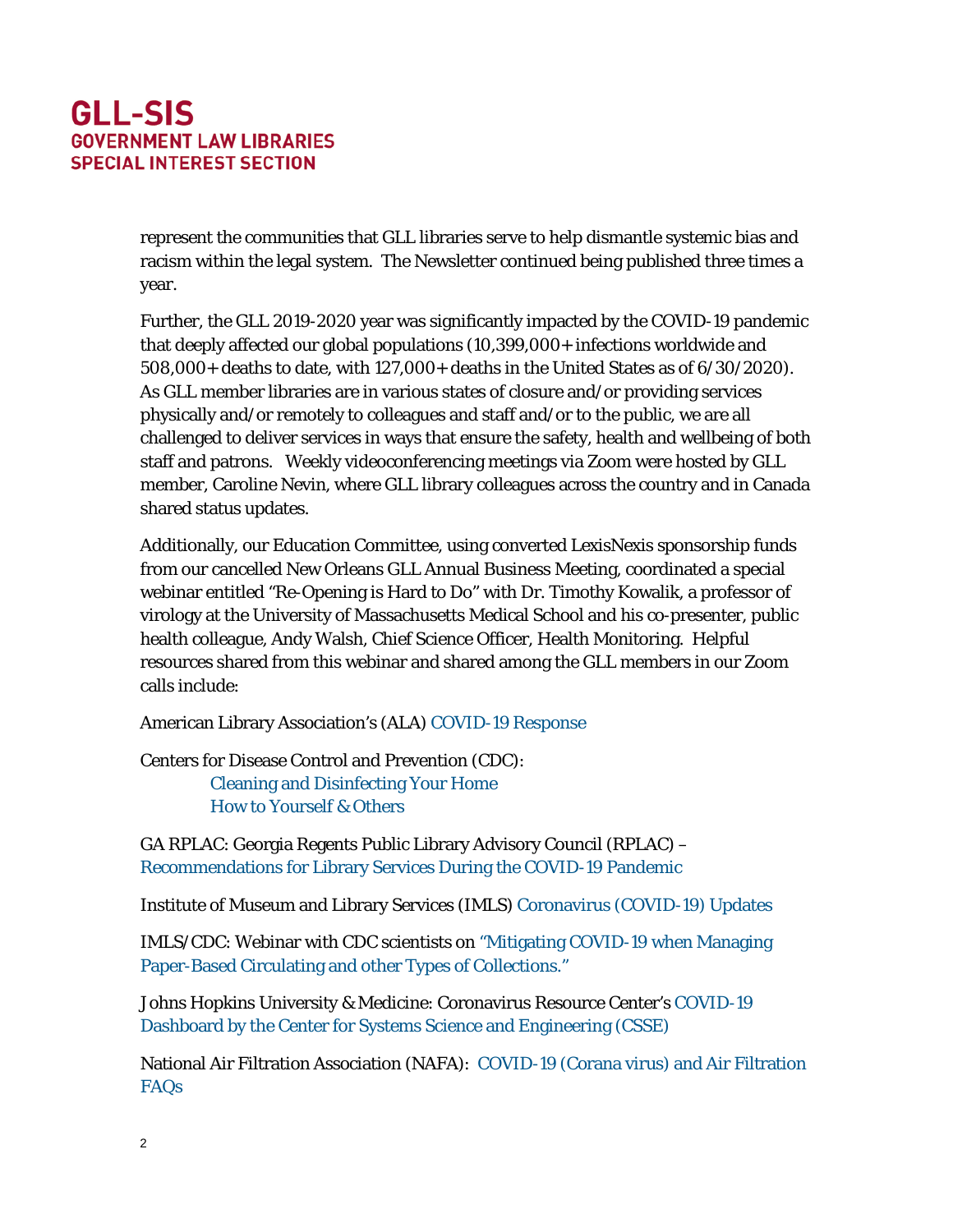OCLC study/Webjunction Project : [Reopening Archives, Libraries, and Museums](https://www.webjunction.org/explore-topics/COVID-19-research-project.html)  [\(REALM\) COVID-19 Research Project](https://www.webjunction.org/explore-topics/COVID-19-research-project.html)

----

Additionally, in the United States, Black Lives Matter protests against racism and police brutality across our nation, in response to the senseless murder of George Floyd and those before and after him, continue to raise awareness of systemic racism in our cities, counties, and states. Courts and public libraries across the country have come out with [statements](https://www.ncsc.org/newsroom/state-court-statements-on-racial-justice) in solidarity with Black Lives Matter and staunch commitments to do better, to be better, not only for ourselves in the present, but to create a positive future for our colleagues of tomorrow and beyond.

In light of this, the GLL-Board committed to take actions that we hope will make a positive impact in our libraries and with our fellow colleagues. The Board invited GLL members to participate in the following actions:

Roundtables with AALL:

1) A cross-caucus round table will be held on July 8, 2020 hosted by the AALL Affinity Caucuses, D&I Committee, and SR-SIS to address institutional racism, as well as brainstorm how we can dismantle toxic workplaces and make positive systemic changes there. The Board encouraged attendance by GLL members.

2) We know that systemic racism is not a one-time conversation, so GLL-SIS and RIPS-SIS will work with the SIS-Council to continue this conversation in a joint SIS effort, hopefully in late summer/early Fall 2020.

Regarding actions specific to GLL, the Board invited members to participate in the following:

1) **To create a safe space for diverse voices to speak about personal experiences and viewpoints related to systemic racism and provide a place to be heard.** In light of this, our Newsletter Committee will devote the Fall 2020 issue to this-and will be sending an invitation to share your voices. Our hope is that by sharing experiences, we can show solidarity, amplify voices that may have been hesitant to share previously, and raise the level of awareness of how systemic racism impacts our fellow colleagues.

(Note: This is not to place burden on folks who may be tired of swimming upstream in the system. This is about honoring *lived* experiences and encouraging diverse voices who may be interested in sharing to be heard. Empathy is our way forward-and if we can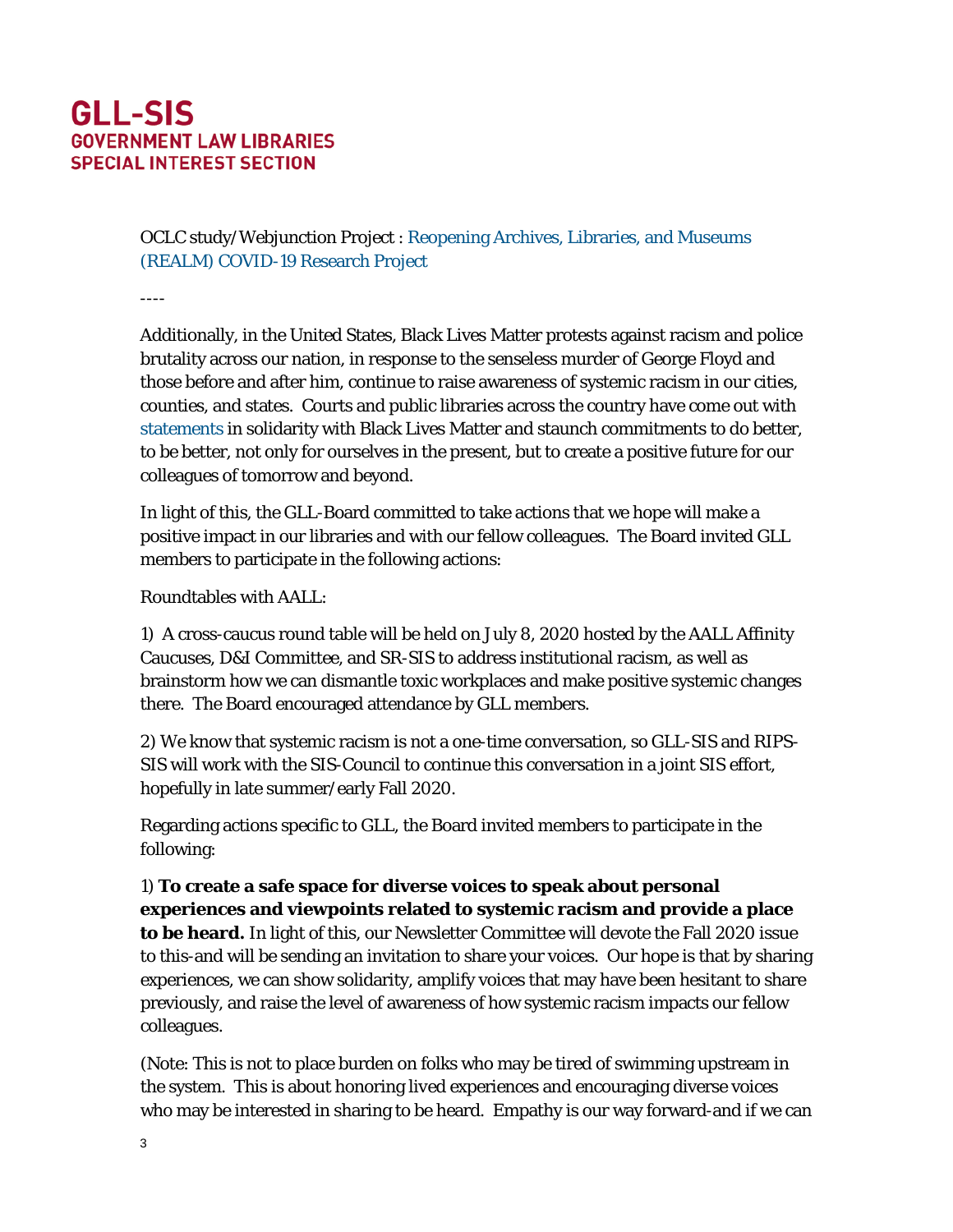empathize, we can be better allies.)

2) **GLL hosted Webinars:** In the same vein as publishing stories, we could take advantage of our video-conferencing tools by hosting GLL webinars which could amplify diverse voices in our membership, topics TBD. This could include sharing experiences in a roundtable format and/or include formal training seminars such as implicit bias in the workforce-ideas are welcome.

3) **George A. Strait Minority Scholarship Fund:** If members are interested in making financial impact on our profession, they are invited to donate to the George A. Strait Minority Scholarship Fund https://www.aallnet.org/educationtraining/scholarships/ which would support educational endeavors of a minority student to engage in law librarianship.

#### 4) **Sharing Anti-Racist Resources and Impacting Core Collection**

**Development:** As librarians-we are great at pulling together resources-lets share our anti-racist reading lists and resource guides. Our libraries are full of informationprimary law and secondary law resources, in a variety of formats. Members are invited to address inequities in the justice system by including materials in our core library collections such as [\\_Just Mercy\\_](https://lccn.loc.gov/2020289223) as well as resources such as Drake University's listing: <https://libguides.law.drake.edu/c.php?g=1046847&p=7596204>

-----

Last but not least, we celebrate our GLL-SIS members who were honored with AALL 2020 Annual Awards as follows:

**AALL Hall of Fame Award:** Steven P. Anderson, Director, Thurgood Marshall State Law Library of Maryland, Annapolis, MD, and

Gail Warren, State Law Librarian, Virginia State Law Library, Richmond, VA

**Robert L. Oakley Advocacy Award:** Scott G. Burgh, Director (Retired), City of Chicago Law Department, Chicago, IL

**Emerging Leader Award:** Sara V. Pic, Head of Public Services, Law Library of Louisiana, New Orleans, LA

**Excellence in Community Engagement Award:** Pierce County Law Library, Tacoma Washington, Legal Research Center at Lakewood